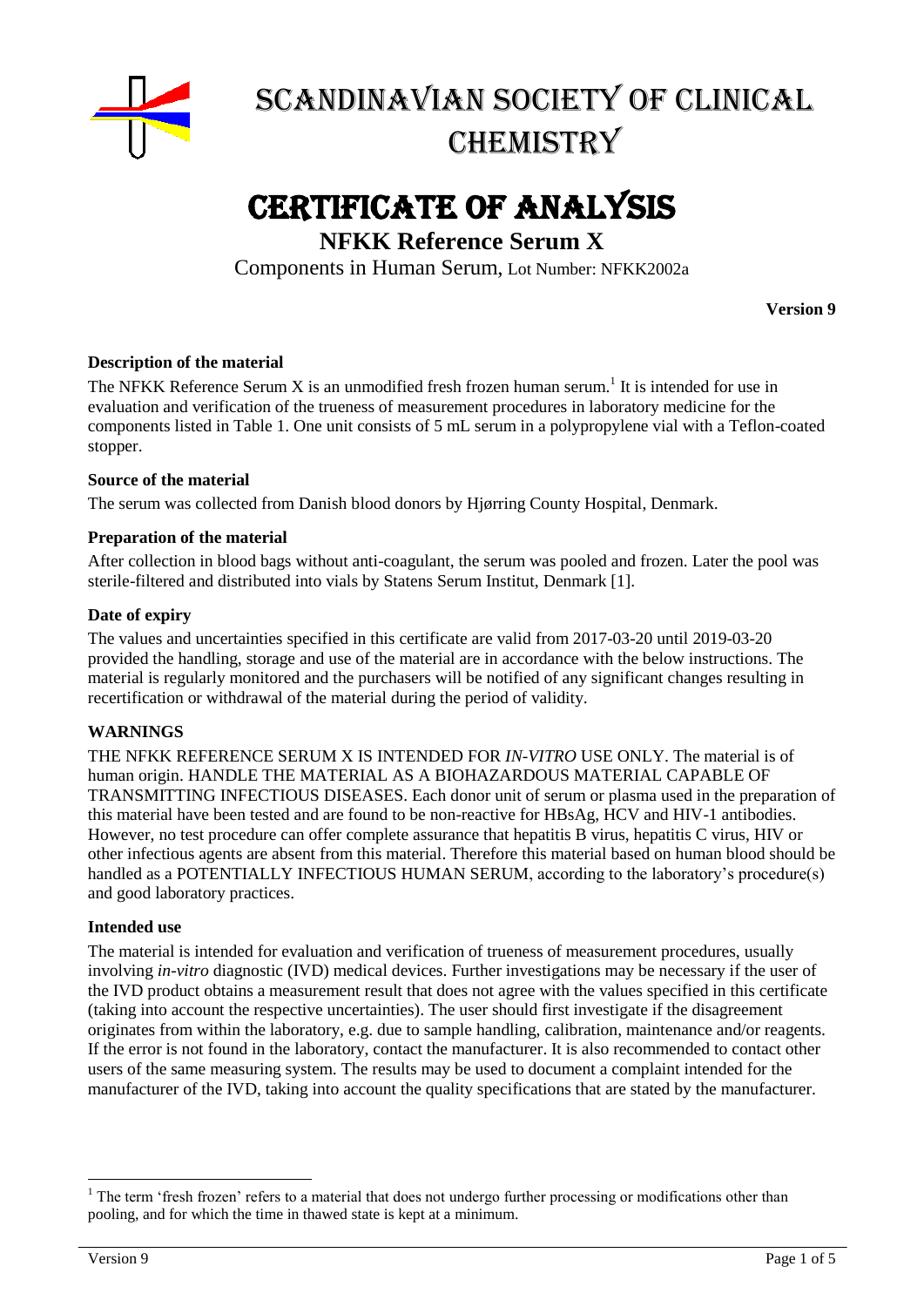#### **Storage and stability**

Store the material only at  $\lt -70$  °C and do not expose it to sunlight or ultraviolet radiation, otherwise the concentrations of the components may be affected.

#### **Instructions for use**

- 1. Remove the material from the freezer and place the vial on absorbing material in darkness at room temperature for two hours
- 2. After thawing, gently mix the serum for 10 minutes, e.g. by placing it in a slow turning mixer
- 3. Analyse within two hours.

### **Property values**

Certified (Table 1) and indicative (Table 2) property values relate to the total amount-of-substance concentration, mass concentration or catalytic activity concentration of the components in the material. The indicative values are for information only.

#### **Certified Values**

**Table 1**: Certified values and their expanded uncertainties.

| Component                       | Unit        | <b>Certified value</b> | <b>Expanded uncertainty</b><br>$U=2\cdot u_c$ |
|---------------------------------|-------------|------------------------|-----------------------------------------------|
| Albumin                         | g/L         | $42,0*$                | 1,2                                           |
| Alkaline phosphatase (ALP)      | U/L         | $75,4^{\$}$            | 1,8                                           |
| Calcium (Ca)                    | mmol/L      | 2,325                  | 0,008                                         |
| Cholesterol                     | mmol/L      | 5,220                  | 0,023                                         |
| Creatininium                    | $\mu$ mol/L | $70,83^{\$}$           | 1,13                                          |
| Iron $(Fe)$                     | $\mu$ mol/L | 20,00                  | 0,56                                          |
| Free thyroxine (free T4)        | pmol/L      | $19,70^{\text{&}}$     | 1,50                                          |
| gamma-Glutamyltransferase (GGT) | U/L         | 35,42                  | 0,95                                          |
| Glucose                         | mmol/L      | 4,405                  | 0,034                                         |
| Potassium $(K)$                 | mmol/L      | 3,732                  | 0,022                                         |
| Magnesium $(Mg)$                | mmol/L      | 0,8100                 | 0,0065                                        |
| Sodium (Na)                     | mmol/L      | 140,65                 | 0,75                                          |
| Thyroxine (T4)                  | nmol/L      | $99,4^{\circ}$         | 3,1                                           |
| Triglyceride                    | mmol/L      | 1,287                  | 0,038                                         |
| Carbamide (Urea)                | mmol/L      | 4,910                  | 0,026                                         |
| Urate (Uric acid)               | $\mu$ mol/L | $305,8^{\#}$           | 3,1                                           |

 $*$  2009-05-24: Re-certified via ERM-DA470 from 41,5 g/L with U= 2,7 g/L to 42,0 g/L with U=1,2 g/L (where U=u·2,1 g/L)

\$ 2012-05-01: Re-certified by Universiteit Gent, Faculteit Farmaceutischen Wetenschappen from 73,90 with U=0,60 to 70,83 with U=1,13.

# 2012-05-01: Re-certified by Referencinstitut für Bioanalytik from 309,9 with U=5,8 to 305,8 with U=3,1 (where U=u·2,6)

& The value was converted from pg/mL to pmol/L using a molar mass of 776,87 g/mol.

@2017-03: No specific stability measurements have been made for this component, and therefore the stability is only proved indirectly through the stability of the other components.

§2017-03: Added a certified value replacing the indicative value from Table 2. Use the certified value if your method and reference interval/decision limits are traceable to the new 37 °C IFCC reference procedure (2011). Warning: You cannot assume the old NORIP reference interval does apply, because it was established using measurement methods compatible with the old IFCC candidate reference procedure (1983) used at 37 °C.

#### **Measurement techniques used for the certification**

<span id="page-1-3"></span><span id="page-1-0"></span>In the Nordic Trueness Project 2002, 136 laboratories from five countries performed replicate analyses on IMEP-17 Material 1 and/or Reference Serum CAL and NFKK Reference Serum X for up to 5 days [2]. All laboratories used routine measurement procedures. Afterwards the transferrals of values from the IMEP-17 Material 1 or the Reference Serum CAL to the NFKK Reference Serum X were done [\[2\]](#page-1-0). Reference serum CAL is the calibrator used in the Nordic Reference Interval Project (NORIP) [3]. IMEP-17 Material 1 is used in the Nordic Trueness Project. All materials are manufactured similar to NFKK Reference Serum X. The re-certified albumin value is transferred from the certified value of ERM-DA470 via the arithmetic mean of ten replicate measurements on both materials using a Roche Cobas c501 measurement system with reagents Tinaquant Albumin Gen 2, lot 601 443.

<span id="page-1-2"></span><span id="page-1-1"></span>The re-certified creatininium value is the arithmetic mean of five individual measurements using ID-GC/MS as described in [4] and [5].

The re-certified Urate (Uric acid) value is the arithmetic mean of six individual measurements using ID-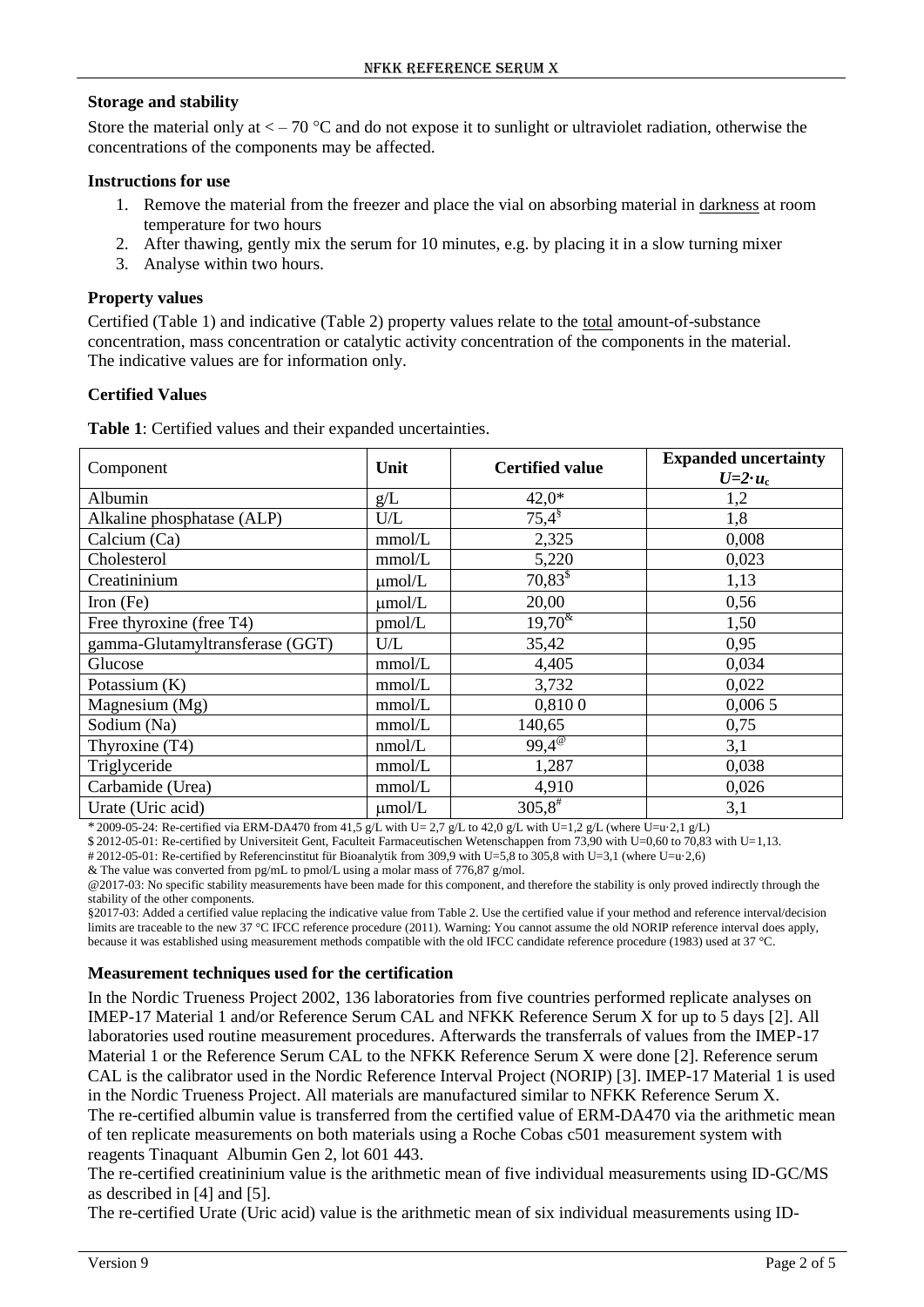<span id="page-2-0"></span>GC/MS as described in [6].

The certified value for free thyroxine, added in 2014, were determined by Universiteit Gent, Faculteit Farmaceutischen Wetenschappe as described in [7]

The certified value for Alkaline phosphatase (ALP), added in 2017-03, were determined by Referenzinstitut für Bioanalytik Kalibrerungslaboratorium II (RfB), as the arithmetic mean of 12 measurements using the primary IFCC reference procedure [10]. The catalytic concentration refers to a temperature of 37 °C. The certified value replaces the indicative value for ALP in Table 2, but only for those using a method and a reference interval traceable to the new 37 °C IFCC reference procedure (2011). Warning: You cannot assume the old NORIP reference interval does apply, because it was established using measurement methods compatible with the old IFCC candidate reference procedure (1983) used at 37 °C.

#### **Indicative values**

**Table 2:** Indicative values for components in NFKK Reference Serum X, obtained in the NORIP project.

| Component                            | Unit        | Indicative value <sup>*</sup> (SEM of laboratory means <sup>*</sup> ) |                         |
|--------------------------------------|-------------|-----------------------------------------------------------------------|-------------------------|
|                                      |             | traceable                                                             |                         |
|                                      |             | to consensus mean value                                               | via CAL to certified    |
|                                      |             | in NORIP [Enzymes:                                                    | reference value by DGKC |
|                                      |             | IFCC 37 $^{\circ}$ C]                                                 | 1997                    |
| Alkaline phosphatase $(ALP)^{k}$     | U/L         |                                                                       |                         |
| Alanine transaminase (ALT)           | U/L         |                                                                       | 24,2<br>(0,2)           |
| Amylase                              | U/L         | 60,7<br>(1,4)                                                         |                         |
| Aspartate transaminase (AST)         | U/L         | 25,5<br>(0,2)                                                         |                         |
| <b>Bilirubin</b>                     | $\mu$ mol/L |                                                                       | 8,97<br>(0,04)          |
| Creatine kinase (CK)                 | U/L         |                                                                       | 133,3<br>(0,4)          |
| HDL-cholesterol <sup>§</sup>         | mmol/L      | 1,387<br>(0,003)                                                      |                         |
| Lactate dehydrogenase (LD)           | U/L         | 147,8<br>(3,1)                                                        |                         |
| Pancreatic amylase                   | U/L         | 28,6<br>(0,4)                                                         |                         |
| Phosphate <sup>§</sup>               | mmol/L      |                                                                       | (0,002)<br>1,043        |
| Protein (total protein) <sup>§</sup> | g/L         |                                                                       | 68,7<br>(0,11)          |
| Transferrin                          | g/L         | 2,745 (0,026)                                                         |                         |

\* For values in the first column, the value is the mean of laboratory means. For values in the second column, the indicative value is the mean of factors  $M(X)/M(CAL)$  multiplied with certified reference value for CAL, where  $M(X)$  and  $M(CAL)$  is laboratory mean of X and CAL respectively.

# No expanded uncertainties can be provided for these components, however, the obtained standard error of the mean (SEM) from approximately 102 means from laboratories using routine measurement methods can be used to judge upon the reliability of the value (first column) and the reliability of the value relative to CAL (second column). For the enzymes a lower number of laboratories were involved (ALT: 86, Amylase: 24, AST: 79, CK: 81, Pancreatic amylase: 21, ALP: 23, LD: 3). For values in the second column the SEM is without the main source of uncertainty from the target value of CAL.

§ In the Nordic Trueness Project 2002, these components were re-assigned with transferred values via CAL. No significant difference between the two sets of values was observed ( $p<0,05$ ).

&2017-03: The indicative value for Alkaline phosphatase (ALP) is removed from this table, because it has been replaced with a certified value (see Table 1). You should use the new certified value, if your method is traceable to the new IFCC reference procedure with a temperature of 37 °C AND you have verified that your reference interval/decision limits are in accordance with the new level. You cannot assume the old NORIP reference interval does apply, because it was established using measurement procedures compatible with the old IFCC candidate reference procedure used at 37 °C. If your method/interval/limits still are compatible with the old IFCC candidate reference procedure (1983), you should use the old indicative value of 72,5 U/L and a SEM of 0,7 U/L.

## **Traceability**

The certified values are traceable to SI or to an international measurement standard (GGT) via the IMEP-17 Material 1 and Material CAL through reference measurement procedures and international certified reference materials [8-9]. The re-certified value for albumin is traceable via ERM-DA470. The re-certified values for creatininium respectively urate (uric acid) are traceable to SI via the procedures described in [\[4\]](#page-1-1), [\[5\]](#page-1-2) respectively [\[6\]](#page-2-0). The certified value for free thyroxine is traceable via IRMM-468 and the procedure described in [7]. The certified value of alkaline phosphatase (ALP) is traceable to the procedure described in [10]. The indicative values are obtained in the frame of NORIP, as either the arithmetic mean of all participants' mean measurement values or traceable to the certified value from DGKC 1997 [\[2\]](#page-1-0) via the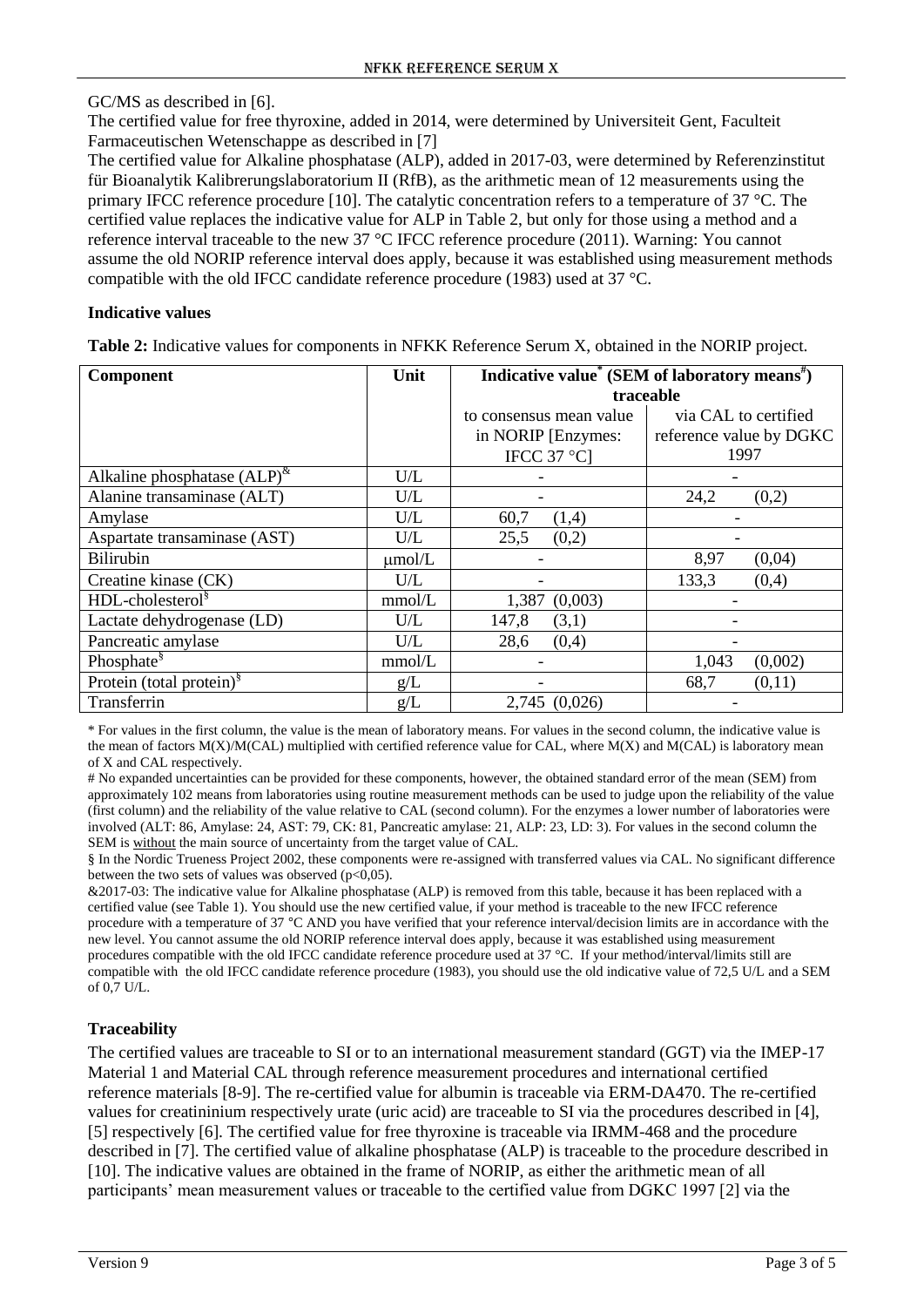arithmetic mean of all participants mean values transferred via CAL. For enzymes the values are obtained using IFCC 37  $\degree$ C compatible routine measuring systems [\[3\]](#page-1-3).

#### **Homogeneity**

Note, that because the values are averages of observations done on many vials, no separate contribution from the between-vial variation is included in the uncertainty statement. Statistical analysis has concluded that the vial-to-vial variation including sample treatment will be of very little practical importance to the routine laboratories [\[2\]](#page-1-0).

#### **Commutability**

No specific commutability study was performed for this material. However, the entire production process has been outlined to ensure commutability provided the instructions given here are adhered to.

#### **Further information**

Information concerning homogeneity, calculations of the transferred values and uncertainties, the ongoing monitoring of the material are available in [\[2\]](#page-1-0).

#### **Legal Notice**

It is a prerequisite that the necessary precautions are taken, by the user, for storage, handling and use especially in regard to safety. The material(s) must be treated as a patient sample that is POTENTIALLY INFECTIUS AND CAPABLE OF TRANSMITTING INFECTIUS DISEASE. This precaution also applies to materials screened and found non-reactive for HIV, HBsAG and HCV antibodies. However no known test procedure can offer complete assurance that HIV, hepatitis B virus, hepatitis C virus, or other infectious agents are absent from the material(s). NFKK, DEKS, NOBIDA and the suppliers do not take responsibility for infections with HIV, hepatitis B virus or hepatitis C virus. Neither shall they be liable for any particular, indirect, incidental and consequential damage caused by delays and erroneous transportation, storage, handling and use.

#### **Analysts, investigators and participating laboratories**

- M. Blom and I. Nørgaard, Hjørring County hospital, Denmark collected serum from Danish blood donors and performed the viral screening.
- L. Blou, Statens Serum Institut, Denmark performed the filtration and distribution into the vials.
- Many Nordic laboratories who most kindly assisted with their careful measurements of the reference materials.
- The Nordic Reference Interval Group (P. Felding, L. Franzson, K. Hellsing, P. Simonsson, V. Kairisto, P.H. Pedersen and P. Rustad) performed the protocol for the measurement procedures at the Nordic laboratories.
- G. Nordin and U. Örnemark, Equalis, Sweden, collected and compiled the data.
- G.M. Henriksen, A. Marker and J. Hervel, DEKS, planned and performed the initial homogeneity study.
- P. Rustad, Fürst Medisinsk Laboratorium, Norway, performed the data treatment and transferral of values and uncertainties. He also evaluated the homogeneity.
- M.M. Pedersen, DEKS, Denmark performed the protocol for the long-term and accelerated stability studies and monitors the outcome.
- A. Uldall, DEKS coordinated and monitored the overall work leading to the establishment and issuance of this certificate.

#### **Supplier of the serum**

Information about suppliers can be obtained from DEKS, Rigshospitalet - Glostrup, DK-2600 Glostrup, Denmark, Phone: +45 3863 4400, e-mail: deks@deks.dk.

**Certifying officers**

*Yngve Th. Bliksrud*

*Chairman,* NFKK

NFKK Att: MD Yngve Th. Bliksrud Department of Medical Biochemistry Oslo University Hospital Rikshospitalet Postboks 4950 Nydalen 0424 Oslo Norge Telefon: +47 2307 4113

*Pål Rustad Chairman,* NOBIDA *Morten M. Pedersen Chemist,* DEKS